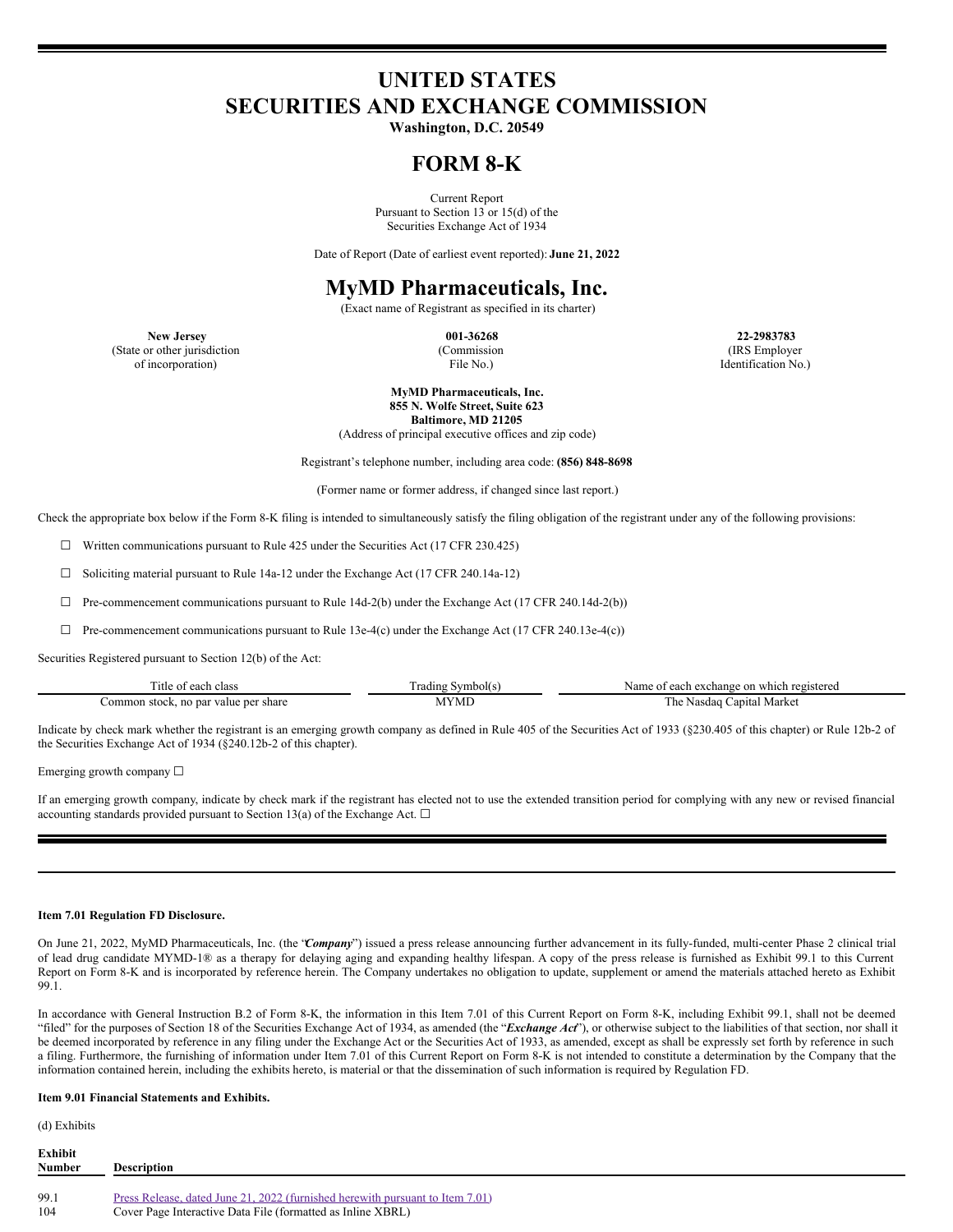## **SIGNATURES**

Pursuant to the requirements of the Securities Exchange Act of 1934, the registrant has duly caused this report to be signed on its behalf by the undersigned hereunto duly authorized.

# **MYMD PHARMACEUTICALS, INC.**

Date: June 21, 2022 **By:** /s/ *Chris Chapman* 

Chris Chapman, M.D. President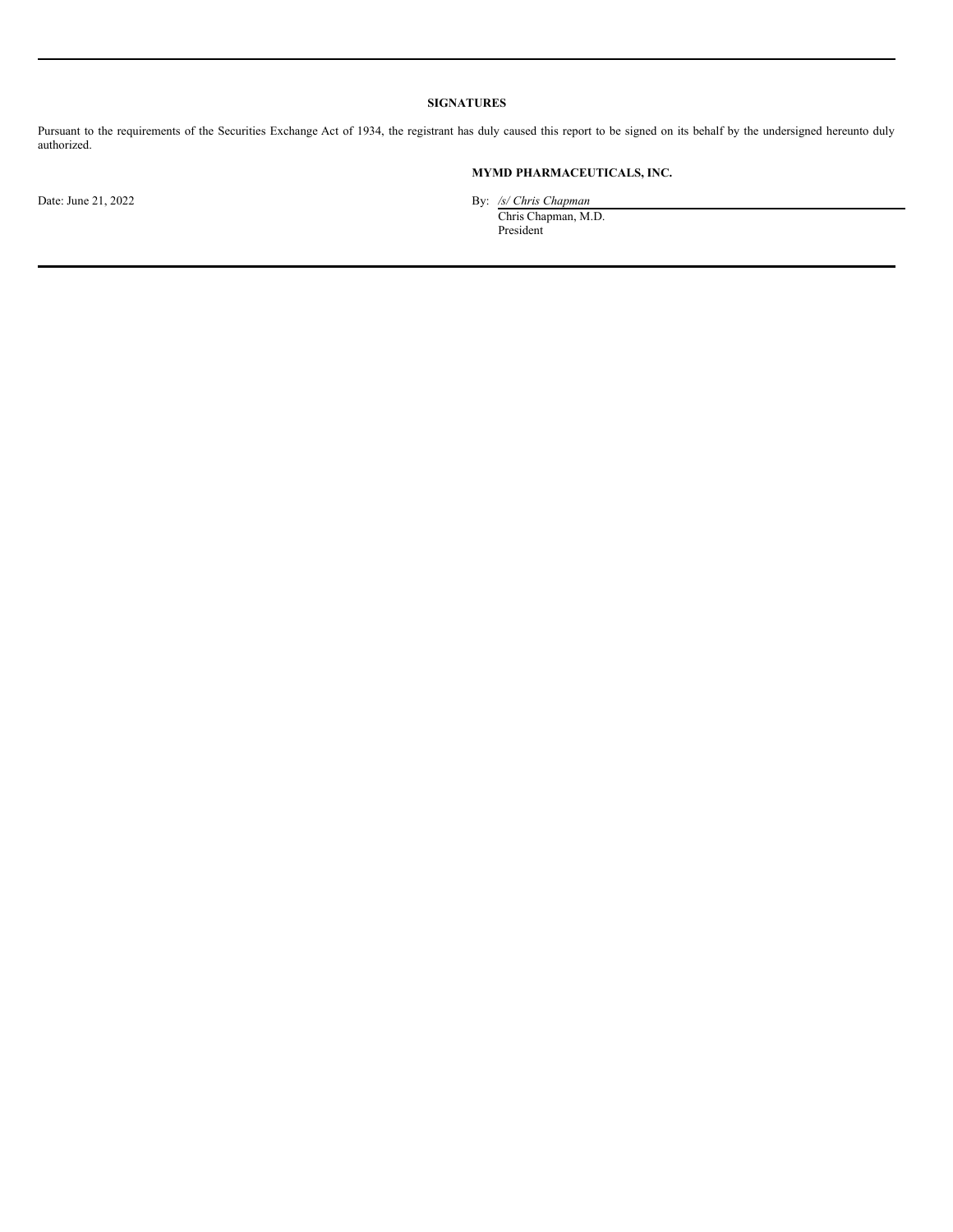#### **MyMD Pharmaceuticals Advances Phase 2 Multi-Center Clinical Trial of MYMD-1 as a Therapy for Delaying Aging and Extending Healthy Lifespan**

#### *Ef icacy data expected in second half of 2022*

<span id="page-2-0"></span>BALTIMORE, MD. - June 21, 2022 - MyMD Pharmaceuticals, Inc.® (Nasdaq: MYMD) ("MyMD" or "the Company"), a clinical stage pharmaceutical company committed to extending healthy lifespan, today announced further advancement in its fully-funded, multi-center Phase 2 clinical trial of lead drug candidate MYMD-1® as a therapy for delaying aging and expanding healthy lifespan. All clinical trial sites, including a world leading academic institution, are now enrolling patients.

The Phase 2 multi-center double-blind, placebo controlled, randomized study (NCT05283486) investigates the efficacy, tolerability and pharmacokinetics of MYMD-1 in the treatment of participants aged 65 years or older with chronic inflammation associated with sarcopenia/frailty.

"As agreed upon with the FDA, the main goal, or primary endpoint, of our Phase 2 multi-center study is todemonstrate reduced levels of TNF-alpha (TNF-α), a key player in associated pathological aging, in the blood of patients," said Chris Chapman, M.D., President, Director and Chief Medical Officer of MyMD. "Having already demonstrated the drug's mechanism of action and efficacy in Phase 1 where we achieved the same primary endpoint as our current trial, we are pleased with the progress in Phase 2 to date.

"With all trial sites now enrolling patients, we expect the pace of enrollment to speed up over the next several months. As we continue to advance our trial, we currently expect efficacy data in the second half of 2022. This trial remains our number one priority in our product development strategy."

In the Phase 1 dose-ranging study of MYMD-1 for delaying aging, subjects were treated with MYMD-1 or placebo and TNF-α levels were measured pre- and post-treatment. The data demonstrated a statistically significant decrease in TNF-α levels (p-value <0.05) found in MYMD-1 treated subjects, but no change in the participants given placebo. This data was consistent with outcomes from pre-clinical models pointing to the drug's potential role in reducing both frailty and inflammatory cytokines.

### **Market Opportunity**

MyMD has not identified any other FDA-approved drugs for treating aging disorders and extending healthy lifespan humans, a market expected to be at least \$600 billion by 2025<sup>1</sup> according to a major investment bank. TNF- $\alpha$  blockers are the most prescribed drugs by revenue, a global market of approximately \$40 billion per year<sup>2</sup> and, according to *Nature Aging* journal,<sup>3</sup> a slowdown in aging that would increase life expectancy by one year is worth \$38 trillion and by 10 years is worth \$367 trillion.

### **About MYMD-1**

Originally developed for autoimmune diseases, MYMD-1's primary purpose is to slow the aging process, preventsarcopenia and frailty, and extend healthy lifespan. Because it can cross the blood-brain barrier and gain access to the central nervous system (CNS), MYMD-1 is also positioned to be a possible treatment for brain-related disorders. Its mechanism of action and efficacy in diseases including multiple sclerosis (MS) and thyroiditis have been studied through collaborations with several academic institutions.

MYMD-1 has shown effectiveness in pre-clinical and clinical studies in regulating the immune system by performing as a selective inhibitor of tumor necrosis factor-alpha (TNF-α), a driver of chronic inflammation. Unlike other therapies, MYMD-1 has been shown in these studies to selectively block TNF-α when it becomes overactivated in autoimmune diseases and cytokine storms, but not block it from doing its normal job of being a first responder to any routine type of moderate infection. MYMD-1's ease of oral dosing is another differentiator compared to currently available TNF-α blockers, all of which require delivery by injection or infusion. No approved TNF inhibitor has ever been dosed orally. In addition, the drug is not immunosuppressive and has not been shown to cause the serious side effects common with traditional therapies that treat inflammation.

### **About MyMD Pharmaceuticals, Inc.**

MyMD Pharmaceuticals, Inc. (Nasdaq: MYMD), a clinical stage pharmaceutical company committed to extending healthy lifespan, is focused on developing two novel therapeutic platforms that treat the causes of disease rather than only addressing the symptoms. MYMD-1 is a drug platform based on a clinical stage small molecule that regulates the immune system to control TNF-α, which drives chronic inflammation, and other pro-inflammatory cell signaling cytokines. MYMD-1 is being developed to delay aging, increase longevity, and treat autoimmune diseases. The Company's second drug platform, Supera-CBD, is being developed to treat chronic pain, addiction and epilepsy. Supera-CBD is a novel synthetic derivative of cannabidiol (CBD) and is being developed to address and improve upon the rapidly growing CBD market, which includes both FDA approved drugs and CBD products not currently regulated as drugs. For more information, visit www.mymd.com.

#### **Cautionary Statement Regarding Forward-Looking Statements**

This press release may contain forward-looking statements. These forward-looking statements involve known and unknown risks, uncertainties and other factors which may cause actual results, performance or achievements to be materially different from any expected future results, performance, or achievements. Forward-looking statements speak only as of the date they are made and none of MyMD nor its affiliates assume any duty to update forward-looking statements. Words such as "anticipate," "believe," "could," "estimate," "expect," "may," "plan," "will," "would'' and other similar expressions are intended to identify these forward-looking statements. Important factors that could cause actual results to differ materially from those indicated by such forward-looking statements include, without limitation: the timing of, and MyMD's ability to, obtain and maintain regulatory approvals for clinical trials of MyMD's pharmaceutical candidates; the timing and results of MyMD's planned clinical trials for its pharmaceutical candidates; the amount of funds MyMD requires for its pharmaceutical candidates; increased levels of competition; changes in political, economic or regulatory conditions generally and in the markets in which MyMD operates; MyMD's ability to retain and attract senior management and other key employees; MyMD's ability to quickly and effectively respond to new technological developments; MyMD's ability to protect its trade secrets or other proprietary rights, operate without infringing upon the proprietary rights of others and prevent others from infringing on MyMD's proprietary rights; and the impact of the ongoing COVID-19 pandemic on MyMD's results of operations, business plan and the global economy. A discussion of these and other factors with respect to MyMD is set forth in the Company's Annual Report on Form 10-K for the year ended December 31, 2021, filed by MyMD on March 31, 2022. Forward-looking statements speak only as of the date they are made and MyMD disclaims any intention or obligation to revise any forward-looking statements, whether as a result of new information, future events or otherwise.

 $1$  https://www.cnbc.com/2019/05/08/techs-next-big-disruption-could-be-delaying-death.html

<sup>2</sup> October 9, 2019, Tumor Necrosis Factor (TNF) Inhibitor Drugs Market, Acumen Research and Consulting

<sup>3</sup> *Nature Aging* | VOL 1 | July 2021 | p. 616–623